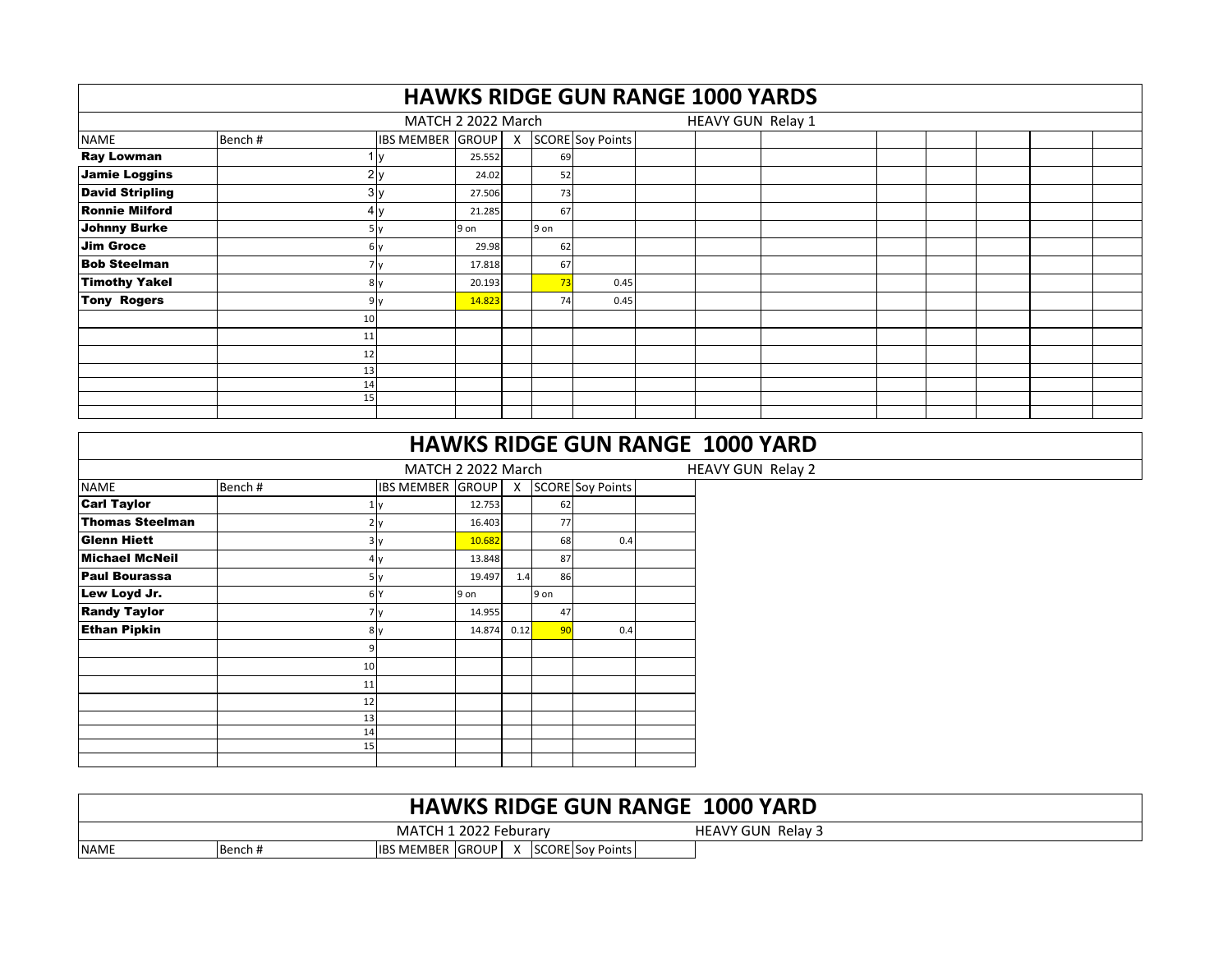| ີ  |  |  |  |
|----|--|--|--|
| 3  |  |  |  |
| 4  |  |  |  |
| 5  |  |  |  |
| 6  |  |  |  |
| ⇁  |  |  |  |
| 8  |  |  |  |
| 9  |  |  |  |
| 10 |  |  |  |
| 11 |  |  |  |
| 12 |  |  |  |
| 13 |  |  |  |
| 14 |  |  |  |
| 15 |  |  |  |
|    |  |  |  |

|                       |        |                         |          |                           |                | <b>HAWKS RIDGE GUN RANGE 1000 YARDS</b> |                   |
|-----------------------|--------|-------------------------|----------|---------------------------|----------------|-----------------------------------------|-------------------|
|                       |        | MATCH 2 2022 March      |          |                           |                |                                         | LIGHT GUN Relay 1 |
| <b>NAME</b>           | Bench# | <b>IBS MEMBER GROUP</b> |          | $\boldsymbol{\mathsf{X}}$ |                | <b>SCORE</b> Soy Points                 |                   |
| <b>Michael McNeil</b> |        |                         | $\Omega$ |                           |                |                                         |                   |
| <b>Travis Bowers</b>  |        |                         | 12.812   |                           | $\overline{A}$ | 0.4                                     |                   |
| <b>Jamie Loggins</b>  |        | 3 I V                   | 14.793   |                           | 34             |                                         |                   |
| <b>Paul Bourassa</b>  |        |                         | 15.366   |                           | 41             |                                         |                   |
| <b>Johnny Burke</b>   |        | אוכ                     | 14.712   |                           | 38             |                                         |                   |
| <b>Bob Steelman</b>   |        | 6 v                     | 9.061    |                           | 30             | 0.4                                     |                   |
| <b>Andy Walser</b>    |        |                         | 13.059   | 1.51                      | 41             |                                         |                   |
| <b>Tony Rogers</b>    |        | 8 <sub>v</sub>          | 14.464   |                           | 37             |                                         |                   |
|                       |        |                         |          |                           |                |                                         |                   |
|                       | 10     |                         |          |                           |                |                                         |                   |
|                       | 11     |                         |          |                           |                |                                         |                   |
|                       | 12     |                         |          |                           |                |                                         |                   |
|                       | 13     |                         |          |                           |                |                                         |                   |
|                       | 14     |                         |          |                           |                |                                         |                   |
|                       | 15     |                         |          |                           |                |                                         |                   |
|                       |        |                         |          |                           |                |                                         |                   |

|                        |        |                         |        |      |                    | <b>HAWKS RIDGE GUN RANGE 1000 YARD</b> |
|------------------------|--------|-------------------------|--------|------|--------------------|----------------------------------------|
|                        |        | MATCH 2 2022 March      |        |      |                    | LIGHT GUN Relay 2                      |
| <b>NAME</b>            | Bench# | <b>IBS MEMBER GROUP</b> |        |      | X SCORE Soy Points |                                        |
| <b>Ronnie Milford</b>  |        |                         | 4 on   | 4 on |                    |                                        |
| <b>David Stripling</b> |        | $2\nu$                  | 17.791 | 33   | 0.4                |                                        |
| <b>Timothy Yakel</b>   |        | 3v                      | 2 on   | 2 on |                    |                                        |
| <b>Bill Shaver</b>     |        | 4 v                     | 2 on   | 2 on |                    |                                        |
| <b>Joel Dubose</b>     |        | 5 I v                   | 4 on   | 4 on |                    |                                        |
| <b>Ruth Edwards F</b>  |        | 6v                      | 3 on   | 3 on |                    |                                        |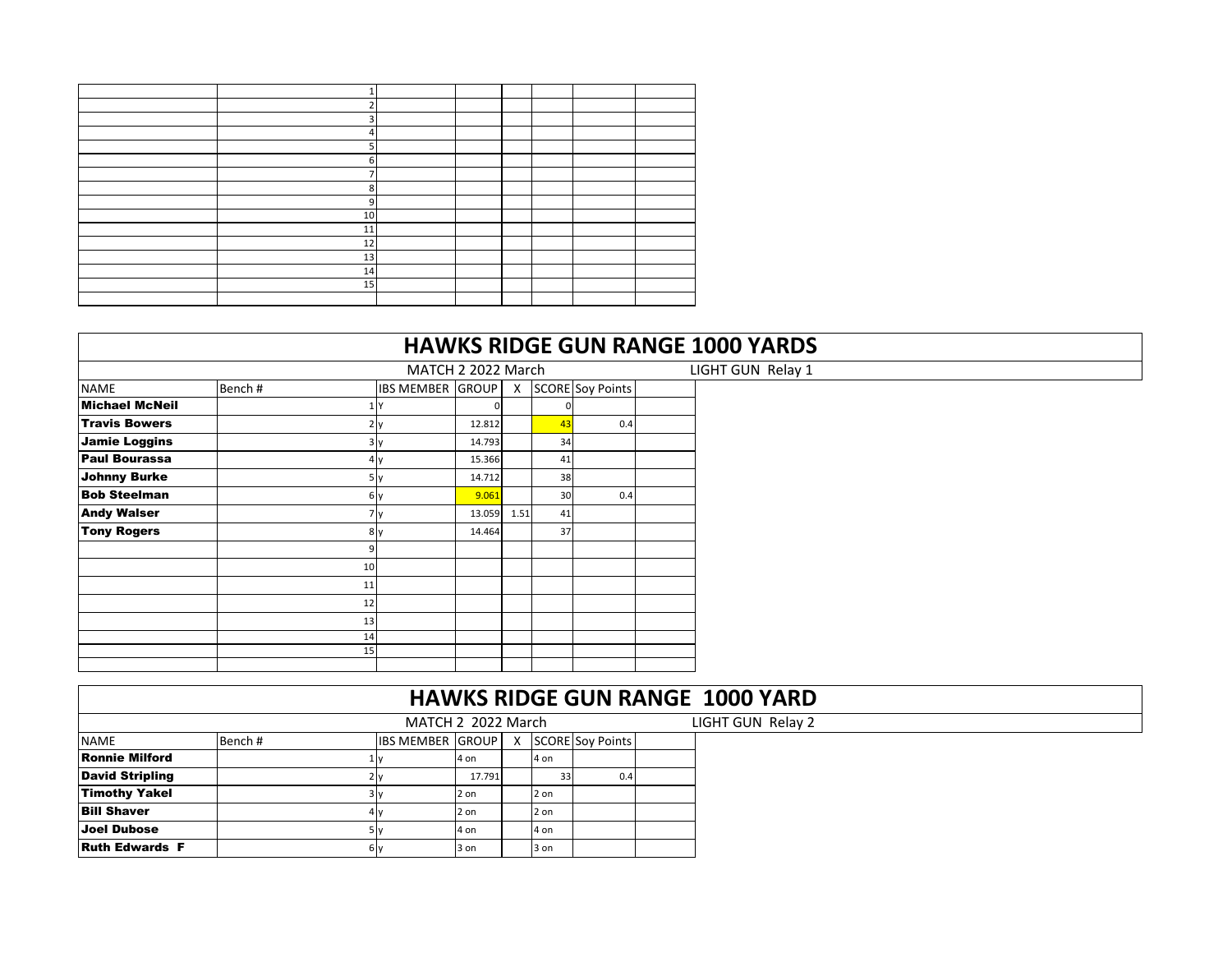| <b>Randy Taylor</b> |    | 3 on | 3 on |  |
|---------------------|----|------|------|--|
| <b>Nathan Grit</b>  | 81 | 2 on | 2 on |  |
|                     |    |      |      |  |
|                     | 10 |      |      |  |
|                     | 11 |      |      |  |
|                     | 12 |      |      |  |
|                     | 13 |      |      |  |
|                     | 14 |      |      |  |
|                     | 15 |      |      |  |
|                     |    |      |      |  |

|                        |        |                |                                       |        |      |     | <b>HAWKS RIDGE GUN RANGE 1000 YARD</b> |
|------------------------|--------|----------------|---------------------------------------|--------|------|-----|----------------------------------------|
|                        |        |                | MATCH 2 2022 March                    |        |      |     | LIGHT GUN Relay 3                      |
| <b>NAME</b>            | Bench# |                | IBS MEMBER GROUP   X SCORE Soy Points |        |      |     |                                        |
| <b>Sam Edwards</b>     |        |                |                                       |        | 4 on |     |                                        |
| <b>Ray Lowman</b>      |        |                |                                       |        | 2 on |     |                                        |
| Lew Loyd Jr            |        | 3 v            |                                       | 15.968 | 37   | 0.4 |                                        |
| <b>Jim Groce</b>       |        | 4 v            |                                       |        | 2 on |     |                                        |
| <b>Thomas Steelman</b> |        |                |                                       |        | 2 on |     |                                        |
| <b>Glenn Hiett</b>     |        | 6 <sub>y</sub> |                                       |        | 3 on |     |                                        |
| <b>Carl Taylor</b>     |        | / V            |                                       |        | 2 on |     |                                        |
| <b>Ethan Pipkin</b>    |        | 8 <sub>V</sub> |                                       | 9.559  | 34   | 0.4 |                                        |
|                        |        | 9              |                                       |        |      |     |                                        |
|                        |        | 10             |                                       |        |      |     |                                        |
|                        |        | 11             |                                       |        |      |     |                                        |
|                        |        | 12<br>13       |                                       |        |      |     |                                        |
|                        |        | 14             |                                       |        |      |     |                                        |
|                        |        | 15             |                                       |        |      |     |                                        |
|                        |        |                |                                       |        |      |     |                                        |

|                      |        |                 | <b>HAWKS RIDGE GUN RANGE 1000 YARD</b> |                 |                         |  |
|----------------------|--------|-----------------|----------------------------------------|-----------------|-------------------------|--|
|                      |        |                 | MATCH 2 2022 March                     |                 |                         |  |
| <b>NAME</b>          | Bench# |                 | <b>IBS MEMBER GROUP X</b>              |                 | <b>SCORE</b> Soy Points |  |
| <b>Bill Knight</b>   |        |                 | 3 on                                   |                 |                         |  |
| <b>Bob Steelman</b>  |        |                 | 4 on                                   |                 |                         |  |
| <b>Travis Bowers</b> |        |                 | 12.483                                 | 17              | 0.35                    |  |
| <b>Andy Walser</b>   |        | 5 I v           | 21.535                                 | 40              | 0.35                    |  |
| Jack Elkins          |        | 6Ir             | 0 on                                   | 0 on            |                         |  |
| <b>Steve Waldrep</b> |        |                 | 23.555                                 | 17 <sub>1</sub> |                         |  |
| <b>Nathan Grit</b>   |        | 8v              | 21.353                                 | 35              |                         |  |
| <b>Timothy Yakel</b> |        | 9               | 22.911                                 | 34              |                         |  |
| <b>Bill Shaver</b>   |        | 10 <sub>y</sub> | 4 on                                   | 4 on            |                         |  |
| Adi Khindaria        |        | 11n             | 2 on                                   | 2 on            |                         |  |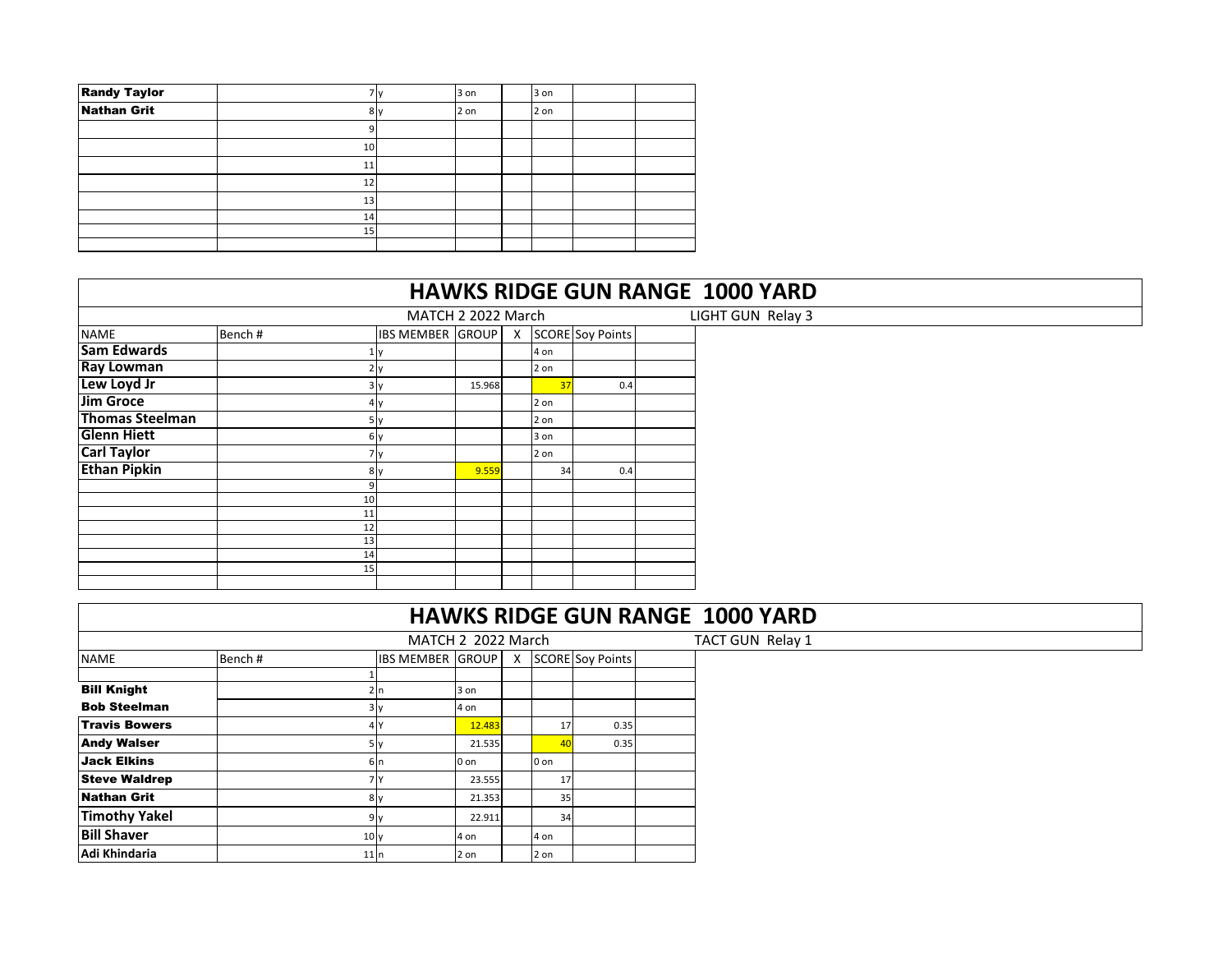| L., |  |  |  |
|-----|--|--|--|
|     |  |  |  |
|     |  |  |  |
|     |  |  |  |

|                      |                                                                  |          |  |        |  |      | <b>HAWKS RIDGE GUN RANGE 1000 YARD</b> |  |  |  |  |  |
|----------------------|------------------------------------------------------------------|----------|--|--------|--|------|----------------------------------------|--|--|--|--|--|
|                      | MATCH 2 2022 March<br><b>IBS MEMBER GROUP</b> X SCORE Soy Points |          |  |        |  |      |                                        |  |  |  |  |  |
| <b>NAME</b>          | Bench#                                                           |          |  |        |  |      |                                        |  |  |  |  |  |
|                      |                                                                  |          |  |        |  |      |                                        |  |  |  |  |  |
| <b>Ethan Pipkin</b>  |                                                                  | 3 v      |  | 20.284 |  | 30   | 0.15                                   |  |  |  |  |  |
| <b>Nathan Grit</b>   |                                                                  | 4 V      |  | 21.888 |  | 36   | 0.15                                   |  |  |  |  |  |
| <b>Paul Bourassa</b> |                                                                  | 5 Y      |  | 4 on   |  | 4 on |                                        |  |  |  |  |  |
|                      |                                                                  |          |  |        |  |      |                                        |  |  |  |  |  |
|                      |                                                                  |          |  |        |  |      |                                        |  |  |  |  |  |
|                      |                                                                  |          |  |        |  |      |                                        |  |  |  |  |  |
|                      |                                                                  | 10       |  |        |  |      |                                        |  |  |  |  |  |
|                      |                                                                  | 11       |  |        |  |      |                                        |  |  |  |  |  |
|                      |                                                                  | 12       |  |        |  |      |                                        |  |  |  |  |  |
|                      |                                                                  | 13<br>14 |  |        |  |      |                                        |  |  |  |  |  |
|                      |                                                                  | 15       |  |        |  |      |                                        |  |  |  |  |  |
|                      |                                                                  |          |  |        |  |      |                                        |  |  |  |  |  |

|             |        |          |                                       |  | <b>HAWKS RIDGE GUN RANGE 1000 YARD</b>  |
|-------------|--------|----------|---------------------------------------|--|-----------------------------------------|
|             |        |          | MATCH 2 2022 March                    |  | FACT GUN Relay 2                        |
| <b>NAME</b> | Bench# |          | IBS MEMBER GROUP   X SCORE Soy Points |  |                                         |
|             |        |          |                                       |  |                                         |
|             |        |          |                                       |  |                                         |
|             |        |          |                                       |  |                                         |
|             |        |          |                                       |  |                                         |
|             |        |          |                                       |  |                                         |
|             |        |          |                                       |  |                                         |
|             |        |          |                                       |  |                                         |
|             |        | 10       |                                       |  |                                         |
|             |        | 11       |                                       |  |                                         |
|             |        | 12<br>13 |                                       |  |                                         |
|             |        | 14       |                                       |  |                                         |
|             |        | 15       |                                       |  |                                         |
|             |        |          |                                       |  |                                         |
|             |        |          |                                       |  | <b>HAWKS RIDGE GUN RANGE 1000 YARDS</b> |

MATCH 2 2022 Martch HEAVY GUN SHOOTOFF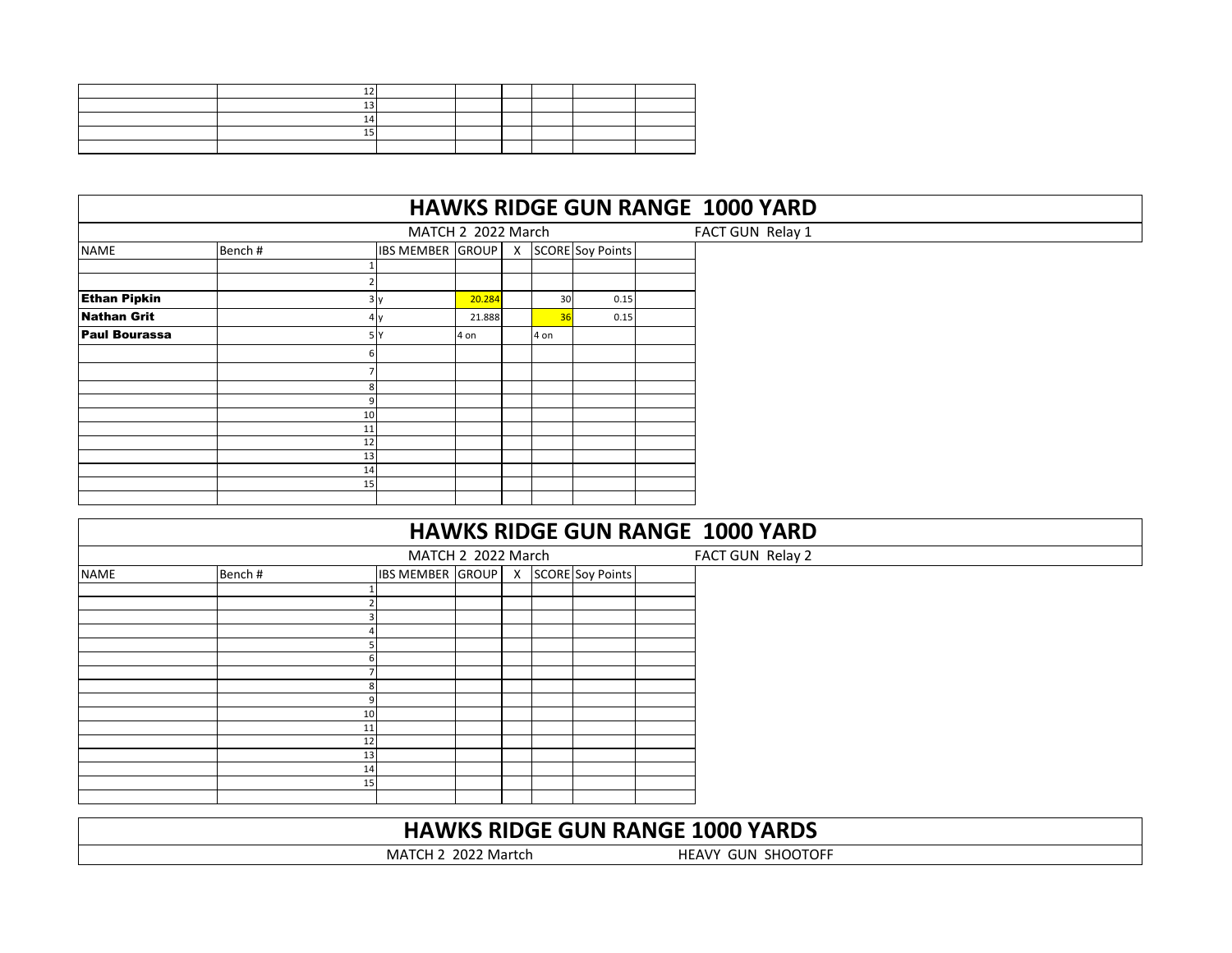| <b>NAME</b>          | Bench# |                | <b>IBS MEMBER GROUP</b> |      | X |      | SCORE Soy Points Relay SOY SOY Total |  |
|----------------------|--------|----------------|-------------------------|------|---|------|--------------------------------------|--|
|                      |        |                |                         |      |   |      |                                      |  |
| <b>Tony Rogers</b>   |        |                | 2 <sub>y</sub>          | 8 on |   |      |                                      |  |
| <b>Glenn Hiett</b>   |        |                | 3y                      | 4 on |   |      |                                      |  |
| <b>Timothy Yakel</b> |        |                | 4y                      |      |   | 6 on |                                      |  |
| <b>Ethan Pipkin</b>  |        |                | 5y                      |      |   | 6 on |                                      |  |
|                      |        | 6              |                         |      |   |      |                                      |  |
|                      |        | 7              |                         |      |   |      |                                      |  |
|                      |        | 8              |                         |      |   |      |                                      |  |
|                      |        | $\overline{9}$ |                         |      |   |      |                                      |  |
|                      |        | 10             |                         |      |   |      |                                      |  |
|                      |        | 11             |                         |      |   |      |                                      |  |
|                      |        | 12             |                         |      |   |      |                                      |  |
|                      |        | 13             |                         |      |   |      |                                      |  |
|                      |        | 14             |                         |      |   |      |                                      |  |
|                      |        | 15             |                         |      |   |      |                                      |  |
|                      |        |                |                         |      |   |      |                                      |  |

|                        |        |          |                         |        |          |    |                                      |     | <b>HAWKS RIDGE GUN RANGE 1000 YARD</b> |                    |
|------------------------|--------|----------|-------------------------|--------|----------|----|--------------------------------------|-----|----------------------------------------|--------------------|
|                        |        |          | MATCH 2 2022 March      |        |          |    |                                      |     |                                        | LIGHT GUN SHOOTOFF |
| <b>NAME</b>            | Bench# |          | <b>IBS MEMBER GROUP</b> |        | $\times$ |    | SCORE Soy Points Relay SOY SOY Total |     |                                        |                    |
|                        |        |          |                         |        |          |    |                                      |     |                                        |                    |
| <b>Travis Bowers</b>   |        |          | 3y                      | 14.658 |          | 38 | 0.72                                 | 0.4 | 1.12                                   |                    |
| <b>David Stripling</b> |        |          | 4y                      | 23.5   |          | 22 |                                      |     |                                        |                    |
| <b>Bob Steelman</b>    |        |          | 5y                      | 12.145 |          | 43 | 0.72                                 | 0.4 | 1.12                                   |                    |
| Lew Loyd Jr            |        | 6y       |                         | 17.516 |          | 37 |                                      |     |                                        |                    |
| <b>Ethan Pipkin</b>    |        | 7v       |                         | 16.713 |          | 36 |                                      |     |                                        |                    |
|                        |        | 8        |                         |        |          |    |                                      |     |                                        |                    |
|                        |        | 9<br>10  |                         |        |          |    |                                      |     |                                        |                    |
|                        |        | 11       |                         |        |          |    |                                      |     |                                        |                    |
|                        |        | 12<br>13 |                         |        |          |    |                                      |     |                                        |                    |
|                        |        | 14       |                         |        |          |    |                                      |     |                                        |                    |
|                        |        | 15       |                         |        |          |    |                                      |     |                                        |                    |
|                        |        |          |                         |        |          |    |                                      |     |                                        |                    |

|                     |        |                         |      |  |  |                                        |  | <b>HAWKS RIDGE GUN RANGE 1000 YARD</b> |  |  |  |
|---------------------|--------|-------------------------|------|--|--|----------------------------------------|--|----------------------------------------|--|--|--|
| MATCH 2 2022 March  |        |                         |      |  |  | FACT GUN SHOOTOFF                      |  |                                        |  |  |  |
| <b>NAME</b>         | Bench# | <b>IBS MEMBER GROUP</b> |      |  |  | X SCORE Soy Points Relay SOY SOY Total |  |                                        |  |  |  |
|                     |        |                         |      |  |  |                                        |  |                                        |  |  |  |
|                     |        |                         |      |  |  |                                        |  |                                        |  |  |  |
|                     |        |                         |      |  |  |                                        |  |                                        |  |  |  |
|                     |        |                         |      |  |  |                                        |  |                                        |  |  |  |
|                     |        |                         |      |  |  |                                        |  |                                        |  |  |  |
|                     |        |                         |      |  |  |                                        |  |                                        |  |  |  |
| <b>Ethan Pipkin</b> |        |                         | 4 on |  |  |                                        |  |                                        |  |  |  |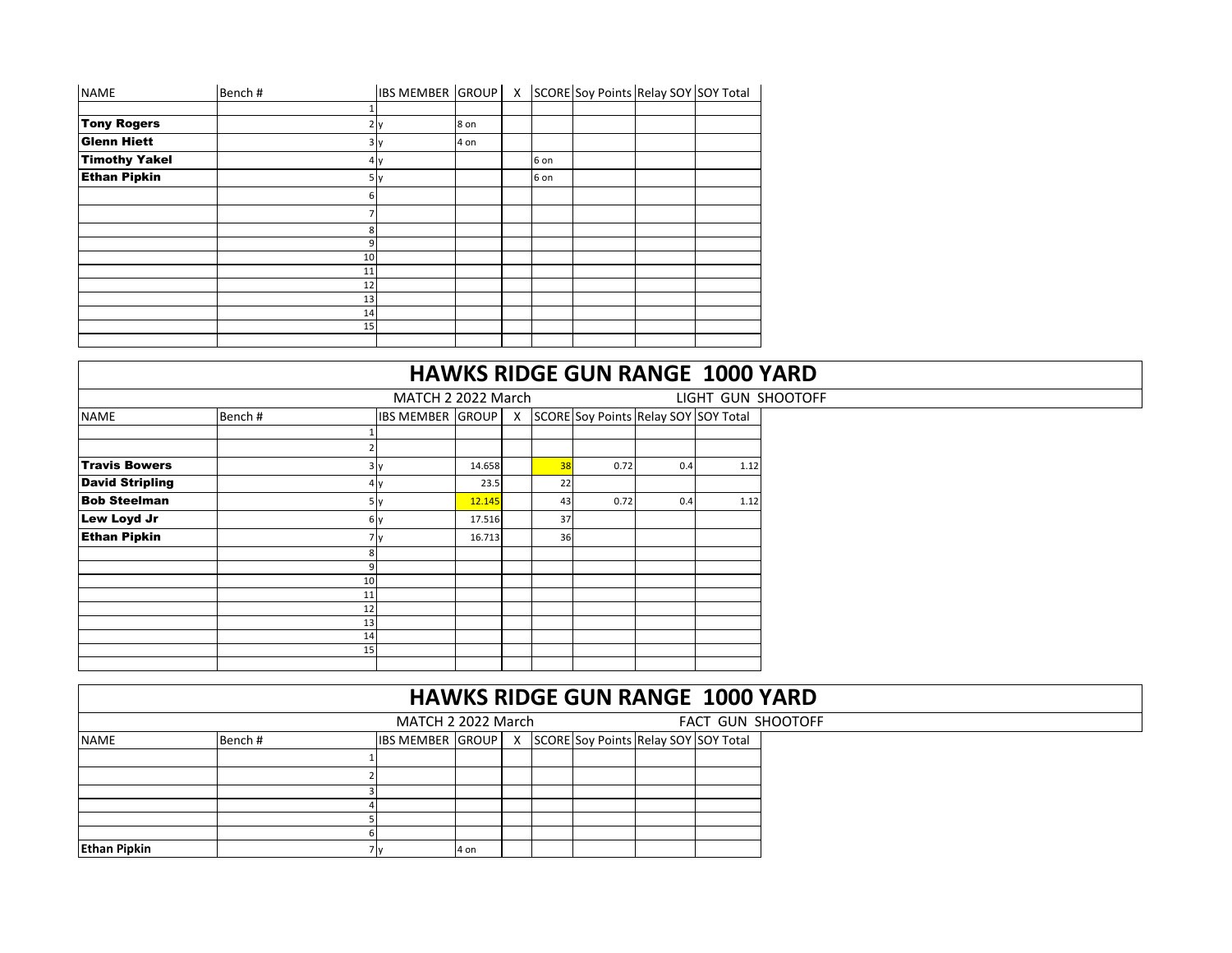| 14 |  |  |      |  |
|----|--|--|------|--|
|    |  |  |      |  |
|    |  |  |      |  |
|    |  |  | 4 on |  |

## **HAWKS RIDGE GUN RANGE 1000 YARD**

| MATCH 2 2022 March<br>TACT GUN SHOOTOFF |        |    |                         |       |              |      |                                      |      |      |  |
|-----------------------------------------|--------|----|-------------------------|-------|--------------|------|--------------------------------------|------|------|--|
| <b>NAME</b>                             | Bench# |    | <b>IBS MEMBER GROUP</b> |       | $\mathsf{x}$ |      | SCORE Soy Points Relay SOY SOY Total |      |      |  |
|                                         |        |    |                         |       |              |      |                                      |      |      |  |
|                                         |        |    |                         |       |              |      |                                      |      |      |  |
| <b>Travis Bowers</b>                    |        |    | 3v                      | 3 on  |              | 3 on |                                      |      |      |  |
| <b>Andy Walser</b>                      |        |    |                         | 25.31 |              | 30   | 0.21                                 | 0.35 | 0.56 |  |
|                                         |        |    |                         |       |              |      |                                      |      |      |  |
|                                         |        |    |                         |       |              |      |                                      |      |      |  |
|                                         |        |    |                         |       |              |      |                                      |      |      |  |
|                                         |        |    |                         |       |              |      |                                      |      |      |  |
|                                         |        |    |                         |       |              |      |                                      |      |      |  |
|                                         |        | 10 |                         |       |              |      |                                      |      |      |  |
|                                         |        | 11 |                         |       |              |      |                                      |      |      |  |
|                                         |        | 12 |                         |       |              |      |                                      |      |      |  |
|                                         |        | 13 |                         |       |              |      |                                      |      |      |  |
|                                         |        | 14 |                         |       |              |      |                                      |      |      |  |
|                                         |        | 15 |                         |       |              |      |                                      |      |      |  |
|                                         |        |    |                         |       |              |      |                                      |      |      |  |

## **SOY LG and HG**

| Name                   | LG |      | HG   | <b>Total</b> |
|------------------------|----|------|------|--------------|
| <b>Timothy Yakel</b>   |    |      | 0.45 | 0.45         |
| <b>Tony Rogers</b>     |    |      | 0.45 | 0.45         |
| Glenn Hiett            |    |      | 0.4  | 0.4          |
| <b>Ethan Pipkin</b>    |    |      | 0.4  | 0.4          |
| <b>Travis Bowers</b>   |    | 1.12 |      | 1.12         |
| <b>Bob Steelman</b>    |    | 1.12 |      | 1.12         |
| <b>David Stripling</b> |    | 0.4  |      | 0.4          |
| Lew Loyd Jr            |    | 0.36 |      | 0.36         |
| <b>Ethan Pipkin</b>    |    | 0.36 |      | 0.36         |
|                        |    |      |      |              |
| Fact SOY               |    |      |      |              |
| Name                   |    |      | Fact | Total        |
| <b>Ethan Pipkin</b>    |    |      | 0.15 | 0.15         |
| <b>Nathan Grit</b>     |    |      | 0.15 | 0.15         |
|                        |    |      |      |              |

Tact SOY